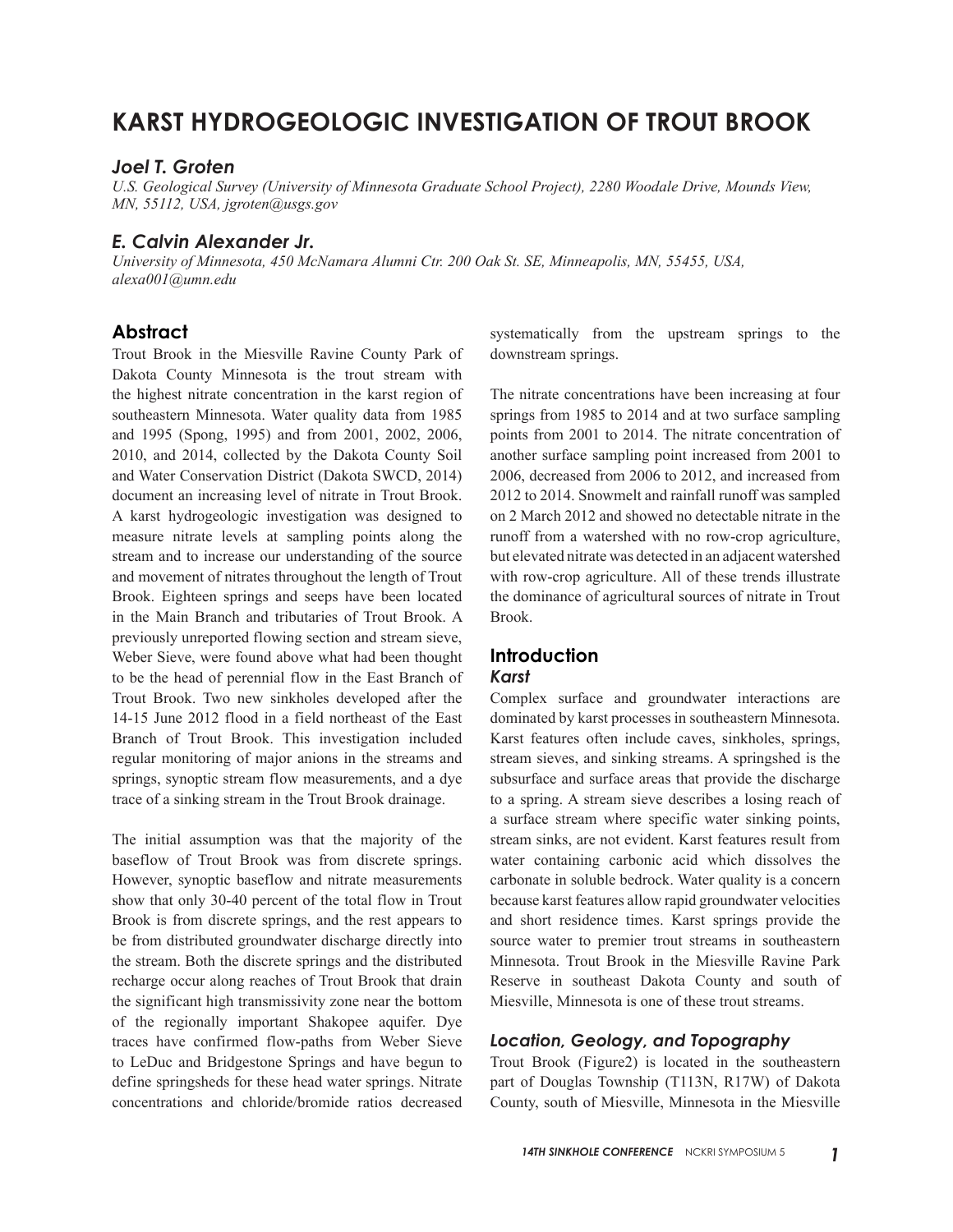Ravine County Park. The area is underlain by a thin cover of flood plain alluvium, colluvium and Illinoian glacial outwash, loess and till (Hobbs et al., 1990). The glacial sediments rest unconformably on the lower Ordovician Shakopee Formation of the Prairie du Chien Group (Mossler, 1990). The Shakopee Formation is a mixture of limestone and dolomite with the New Richmond Sandstone near the bottom of the formation.



*Figure 1. Baseflow nitrate-nitrogen concentration as a function of the percentages of row crop agriculture in the karst region of southeaster Minnesota.*



Trout Brook's Nitrate Levels at Springs and Streams

*Figure 2. Trout Brooks streams, springs, and nitrate levels.*

The Shakopee Formation unconformably overlies the Oneota Dolomite.

The Shakopee and Oneota Dolomite collectively form the Prairie du Chien aquifer, which is one of the most heavily used aquifers in Dakota County. An unconformity between these two formations represents a 10 million year subaerial erosion episode that left a high transmissivity zone (HTZ) of significantly enhanced porosity and permeability in the top of the Oneota. During and after the deposition of the Shakopee, karst solution processes expanded the HTZ up into the lower Shakopee. Runkel et al., (2003) and Tipping et al., (2006) report that this mid-Prairie du Chien HTZ is one of the primary features of the hydrostratigraphy of southeastern Minnesota. The source water for Trout Brook drains directly from this high transmissivity zone along bedding plane fractures, and through solutionally enlarged porosity and permeability and anastomosing karst conduits.

The Trout Brook surface watershed is largely an intensively cultivated gently rolling upland. The main land use type in the Trout Brook watershed is row-crop agriculture, and many farmers irrigate their crops due to the sandy soil. Livestock feedlots in the watershed are also potentially significant sources of nitrate. Very little surface water flows on the upland except during spring snowmelt and after the largest and most intense precipitation events. Most routine precipitation not consumed by evapotranspiration rapidly infiltrates to groundwater. South of Meisville the surface drainage abruptly incises steep-sided valleys to form the West and East Branches of Trout Brook. The East and West Branches join to form the Main Branch of Trout Brook in the Miesville Ravine Reserve Dakota County Park. The lower reaches of both branches of Trout Brook and the Main Branch widen downstream. All branches of Trout Brook meander across steep-sided, flat-bottomed valleys.

#### *Historical*

Spong studied Trout Brook, Dakota County, in 1985 and 1995. He analyzed water chemistry at four springs (Beaver, LeDuc, Fox, and Swede Springs) in 1985 and two springs (LeDuc and Swede Springs) in 1995. The two sampling events in 1985 and 1995 were collected during baseflow periods (with no significant stormflow) in years with normal precipitation (Ron C. Spong, written communication, 2012). Flow rates were measured at Trout Brook's springs and streams in 1985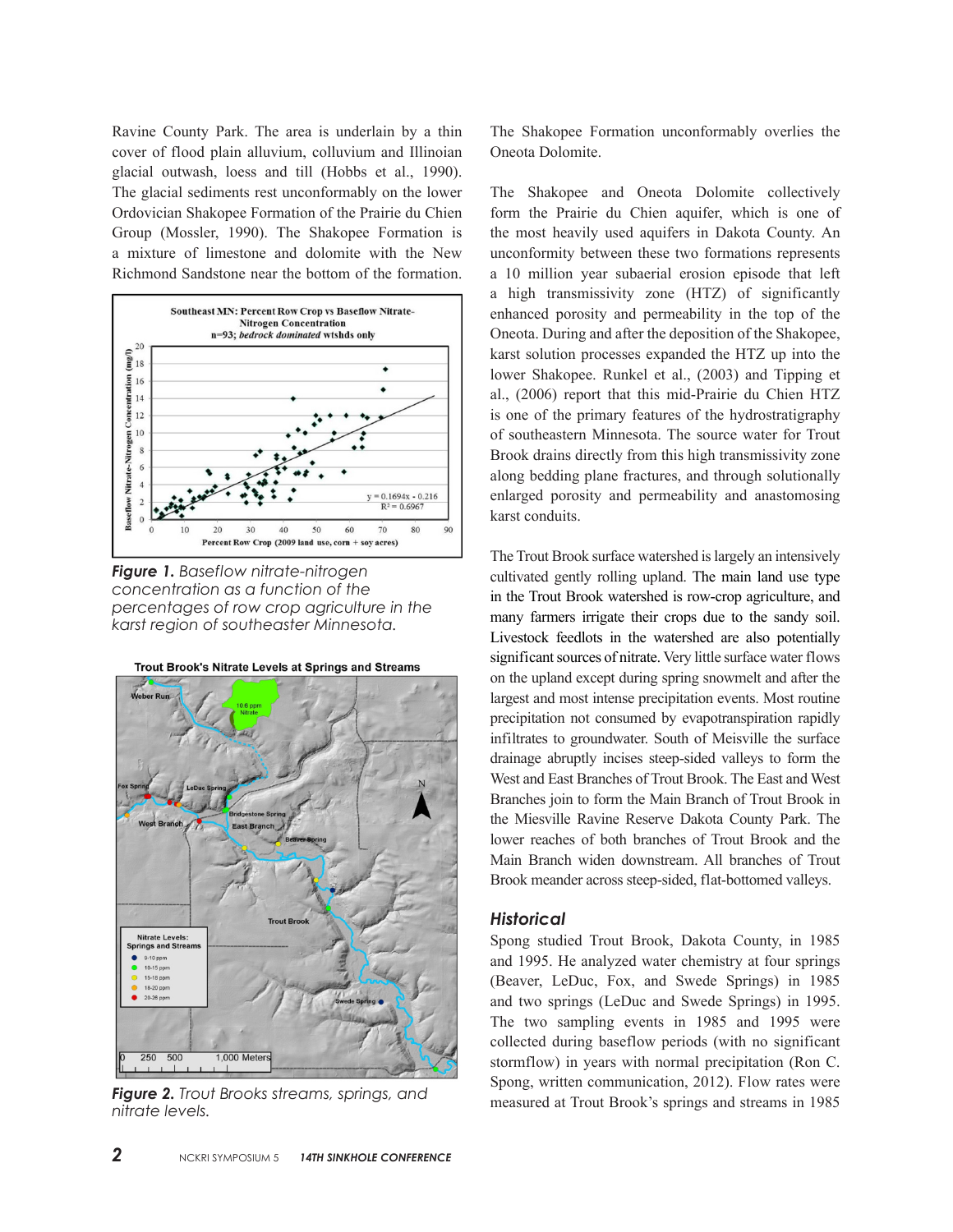(Spong, 1995). These data are important because they document water quality of the springs 27 and 17 years ago; data points that are critical in defining water quality time trends.

The Dakota County SWCD measured baseflow and obtained grab samples during storm events at Trout Brook during 2001, 2002, 2006, and 2010. Flow measurements were taken to characterize low flow and stormflow. The water samples were analyzed for typical water quality parameters and were reported to the State of Minnesota. Automated stage monitoring was also in place, but the data is suspect due to the flashy nature of this stream (Dakota Co. SWCD, 2010).

#### *Row-Crop Agriculture Versus Nitrate*

Reactive nitrogen is an environmental concern. In the hydrosphere it can lead to eutrophication, toxic algae blooms, and hypoxia. In the atmosphere it contributes to acid rain, deposition of nitrogen in forests leading to nitrogen saturation which can alter the soil, and global warming. Reactive nitrogen can also be harmful to humans due to air pollution and contamination of drinking water. The U.S. Environmental Protection Agency (EPA) reports that greater than 10 parts per million (ppm) of nitrate– nitrogen in drinking water can have adverse health effects (U.S. EPA, 1990). (In the rest of this work, the word "nitrate" is synonymous with "nitrate-nitrogen".)

The Hastings Area Nitrate Study (HANS, 2003) was carried out in Dakota County, MN near the study area. That study highlights the nitrate contamination problem in groundwater and considered three possible sources: row-crop agriculture, feedlots, and septic systems. Groundwater samples collected in 2000 showed nitrate levels varied among the aquifers. The Shakopee aquifer had the highest concentration of nitrate at 15 ppm, the Quaternary aquifer was next at 8.7 ppm, and the Jordan aquifer had the lowest at 1.85 ppm.

Figure 1 from Watkins (2011) shows the percent of rowcrop agriculture plotted against nitrate plus nitrite in streams at baseflow in the karst region of southeastern Minnesota. Groundwater discharge supports the baseflow of streams and rivers in this karst region, with discrete springs typically providing a substantial portion. A linear relationship is present with  $R^2$  value of 0.70. This indicates a strong relationship between the percentages of row-crop agriculture in southeast Minnesota watersheds

versus the nitrate concentrations in streams at baseflow. Trout Brook was selected for study because it has the highest nitrate concentration at baseflow of monitored streams in southeastern Minnesota. Trout Brook is the uppermost data point, below 18 mg/L, on the above graph.

## **Monitoring**

An initial survey of Trout Brook occurred in February 2011, and a second round of sampling occurred in July 2011. A systematic water sampling campaign began in October 2011 and ended in October 2012

Eighteen discrete springs documented along Trout Brook are shown in Figure 2. All of the springs emerge where the steep valley walls meet the flat valley floor. All but two of the springs, Beaver and Swede, emerge where Trout Brook has meandered up against the base of the valley walls. Beaver and Swede are buffered from Trout Brook by beaver dam induced wetlands.

# **Geochemistry**

The field and analytical methods used in this work are described in Alexander and Alexander (2011). The nitrate concentrations at Fox, LeDuc, Beaver, and Swede Spring have been increasing with time (Figure 3). The nitrate concentration of Fox Spring is increasing at the greatest rate of 0.42 ppm/year while the concentrations at Beaver, Swede, and LeDuc Springs are increasing at rates of 0.25, 0.18, and 0.11 ppm/year, respectively. These rates were calculated over a 27 year span. The rate of increase for Fox Spring is almost twice as high as the next highest rate, that of Beaver Spring. These increases are likely due to changes in farming practices over time and the intensity of farming on the contributing springsheds.

Figure 2 shows the concentrations of these four springs compared to the other springs in Trout Brook as colorcoded dots. The springs discharging into the West Branch of Upper Trout Brook have the highest nitrate levels. The springs discharging into the East Branch of Upper Trout Brook have low to moderate nitrate levels. The three yellow dots on the Main Branch indicate moderate nitrate levels and the springs further downstream have the lowest nitrate levels.

The nitrate concentrations in spring resurgence appear to be controlled by location. This relationship is likely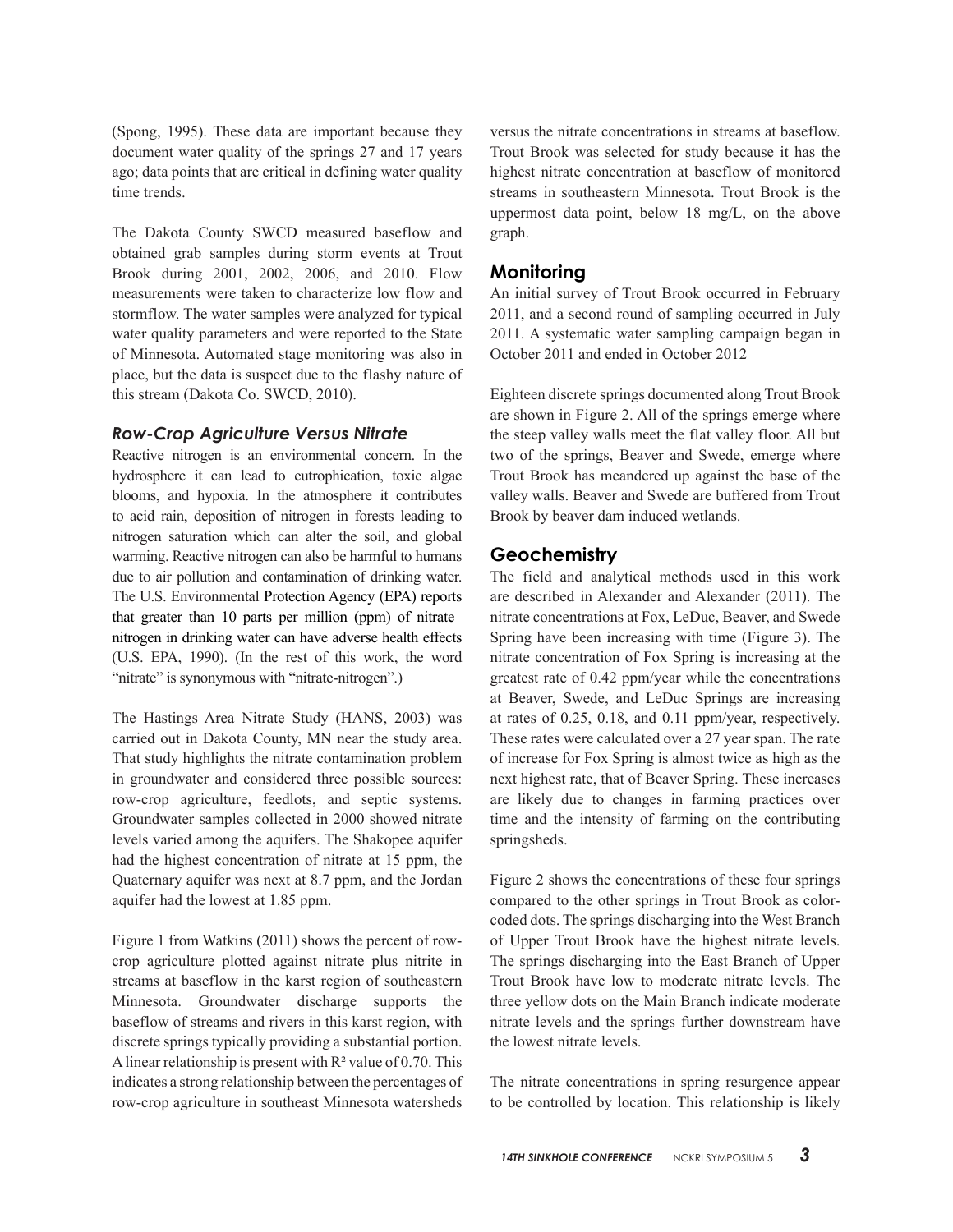

*Figure 3. Nitrate concentration as a function of time at four springs.*

determined by the springshed of each spring. The springs further downstream probably involve longer flowpaths draining deeper parts of the aquifers. The contributing springsheds probably vary substantially by different types and percentages of land use.

Figure 4 shows the nitrate concentrations at baseflow in the East, West, and Main Branches of Trout Brook between 2001-2012. Nitrate levels in the West Branch [as represented by the results of sample TB2] increased at the greatest rate, 0.35 ppm/year. From 2001-2006 nitrate in the East Branch [represented by the sample TB1] increased at a rate of 0.11 ppm/year; however, nitrate concentrations decreased from 2006-2012. The scope of this study did not include further analysis of this phenomenon. The Main Branch [as represented by sample TB3] was collected the furthest downstream and had a nitrate increase of 0.09 ppm/year. The TB3 sample near the end of the Main Branch is a collection of all the water mixing with surface water and groundwater in the streamshed, derived from baseflow and runoff events. At baseflow that water is almost entirely a variable mixture of discrete spring flow and distributed groundwater discharge, as there is no significant surface runoff to Trout Brook during baseflow.

Chloride/bromide ratios are useful in groundwater studies because chloride and bromide are conservative anions that travel with the groundwater and can be used to identify the source water that is recharging the aquifer. Chloride/bromide ratios provide indications of anthropogenic impacts on waters and are explained further by Anger and Alexander (2010).



*Figure 4. Nitrate baseflow concentration is a function of time at the Main Branch of Trout Brook and its tributairies.*

The chloride/bromide ratios of Trout Brook's springs and streams on Figure 5 are averaged values from samples collected from 2011 to 2012. The figure also shows the discrete chloride/bromide ratios of the samples collected in the Main Branch of Trout Brook during the 28 October 2011 synoptic stream flow measurement campaign. The West Branch Springs have the highest ratios indicating the greatest anthropogenic impact. The East Branch Springs have the second highest chloride/bromide ratios. The Main Branch Springs have the lowest ratios.

Figure 5 shows that the chloride/bromide ratios are a function of distance downstream. The chloride/bromide ratios at springs seem to be decreasing towards the southeast. This reduction is occurring from the headwater springs of the West Branch towards Swede Spring.

The 28 October 2011 chloride/bromide ratios show that there was not a significant decrease from the upstream to the downstream end of the Main Branch. The total of all the averaged ratios of the springs are shown as the purple "X." This total averaged value is very similar to the averaged ratios of all samples from TB3 (denoted by the dark green circle), as well as the discrete chloride/bromide ratio of the sample from TB3 on 28 October 2011. This is evidence that the majority of flow from distributed discharge into the stream channel has similar chloride/bromide ratios as the mixed water in the stream channel. The lower chloride/bromide ratios in the Main Branch springs do not significantly lower the chloride/bromide ratios of the mixed water.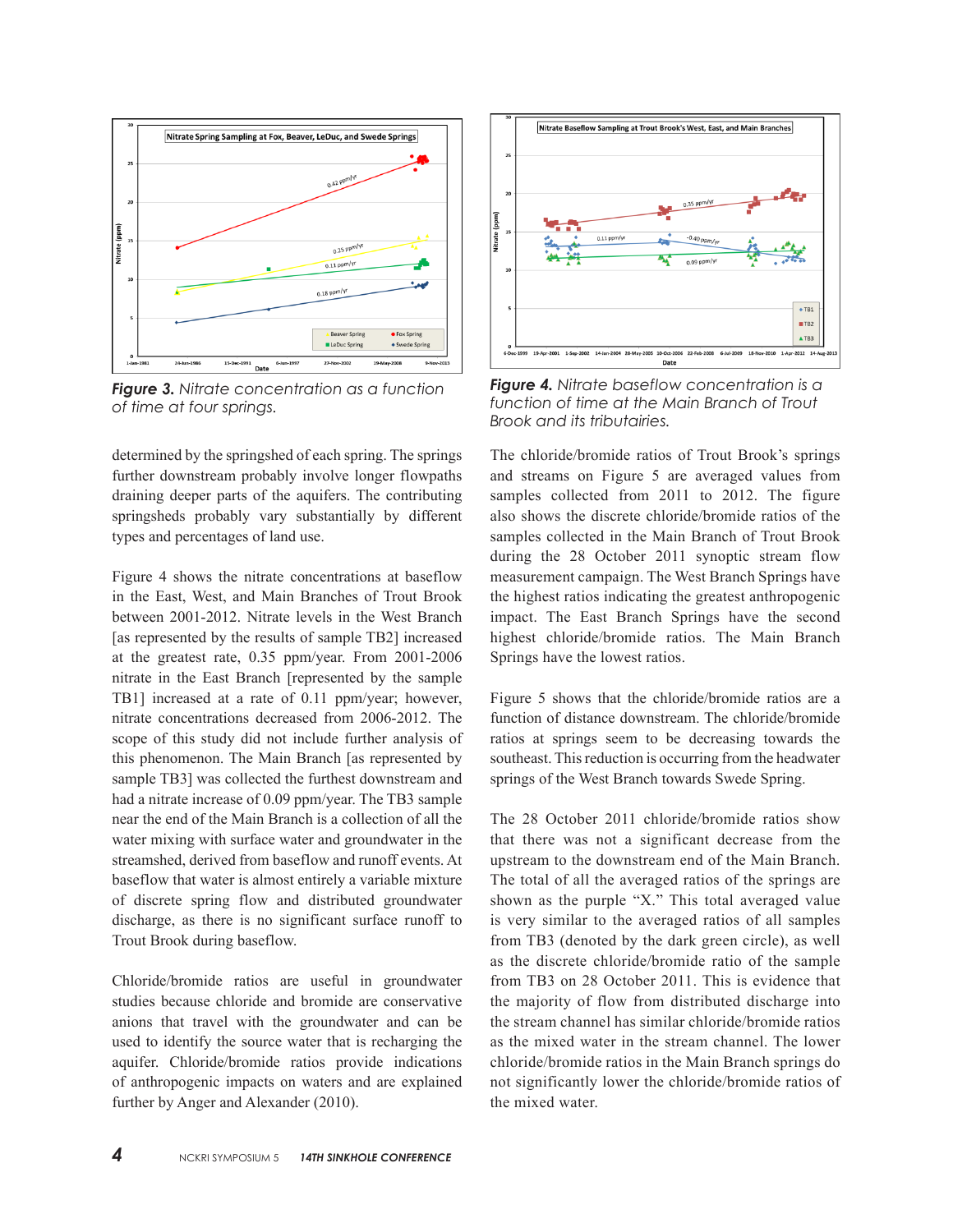

*Figure 5. Chloride/bromide ratios are a function of distance from the confluence of East and West Branches of Upper Trout Brook.*

Swede Spring has an average chloride/bromide ratio of 348. This is the lowest ratio detected in the springs and is closest to the ratio of rainwater, which varies from 200-250 in Minnesota. The West Branch Springs have the highest ratios, ranging from 630-680. These ratios are comparable to those found in manure and fertilizer (Alexander, 2005).

# **Runoff Versus Land Use**

Surface water runoff was sampled on 2 March 2012 from the recession of 1.67 inches of rain that occurred on 29 February 2012. Two samples were obtained from two different ravines. Each ravine has its own small watershed, which were delineated using the watershed tool in ArcGIS: ArcMap 10.1. Land use polygons were created using aerial photographs.

In 2011-2012, the smaller watershed (darker green on Figure 2, next to fluorescent green) did not contain any row-crop agriculture while the larger watershed (fluorescent green on Figure 2) contained 40 percent row-crop agriculture. The nitrate concentration was below the detection limit in the samples collected from the watershed with no row-crop agriculture. The samples from the watershed with row-crop agriculture had a nitrate concentration of 10.6 ppm.

The 10.6 ppm nitrate in its runoff event from the watershed with row-crop agriculture is consistent with the results in Figure 1. The rapid groundwater velocities and short residence times in karst does not allow enough time for significant nitrate reduction. The nitrate concentrations at springs may be a key indicator of the percent row crop agriculture of their springsheds due to the rapid, direct water flow in karst.

# **Synoptic Flow and Nitrate Assessment**

A 28-29 October, 2011 synoptic study, of the flow and nitrate levels of Trout Brook at baseflow conditions was conducted. The data were used to understand the interaction between flow and nitrate and to determine if the majority of the flow came from discrete springs or from distributed discharge into the stream channels.

Flow measurements were taken at 32 locations in the Main Branch, tributaries, and springs of Trout Brook to estimate the water contribution from the springs to the overall flow of this trout stream. Measurements were taken upstream and downstream of where the identified springs discharge into East, West, and Main Branches of Trout Brook.

The approximate spring flow was calculated by subtracting the flow of the stream measured upstream of the spring, from the flow measured downstream of the spring. If a spring had formed a channel with enough water, then direct measurements in the spring run were also taken to calculate the flow. All direct flow measurements of the springs were averaged with the flow measurements calculated from the upstream/downstream subtraction. Unfortunately, the flow of some of the springs (with no measureable separate channel) were within the uncertainty of the up and downstream stream flow measurements. In those remaining cases, limits on flow in those spring was visually estimated.

Flow was also measured at particular sites in the stream where a spring was not in proximity. The objective was to distribute the measurements, in order to interpret reaches that may be gaining or losing flow.

Every location where a flow measurement was taken, a water sample was also obtained. Water samples were also retrieved at spring orifices. This was done to understand the mixing concentrations of nitrate and chloride/bromide ratios.

The initial hypothesis that the source of baseflow in the Main Branch of Trout Brook and its tributaries would be primarily from discrete springs is falsified. Data from the two-day synoptic flow measurements show that the majority of the flow is not from discrete springs. Approximately 30-40 percent of the total flow at the sampling point TB3, close to the outlet of Trout Brook, is from spring water. The remaining flow is apparently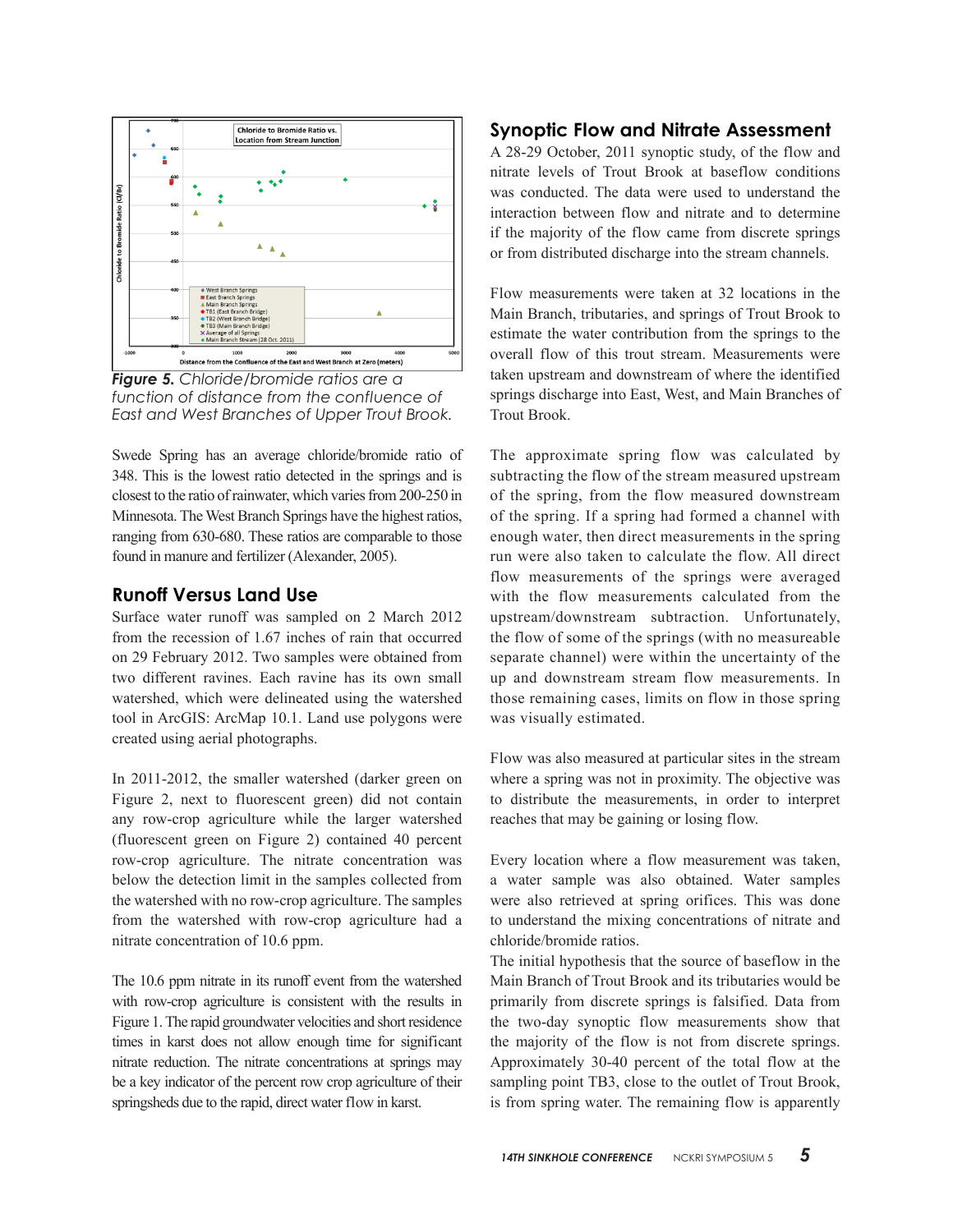from distributed groundwater discharge into the stream channel because no surface runoff was observed during the synoptic measurements. This result is different from the pattern seen in many southeastern Minnesota trout streams.

The water of Trout Brook is from the mid-Prairie du Chien high transmissivity zone (HTZ). The perennially flowing and gaining reach of Trout Brook is entirely in that HTZ stratigraphic interval. Runkel et al. (2003) and Tipping et al. (2006) have shown that water flows in the HTZ through a broad range of solution enlarged conduits, joints, bedding fractures and other interconnected types of porosity. The larger conduits and flow features are connected to the surface via smaller, more distributed discharge features. The channels of Trout Brook were eroded deeper into the bedrock during the Pleistocene, under conditions of glacial low base levels. Those deeper channels were back-filled with glacial sediments at the end of the last glacial cycle, forming the relatively flat bottom of the Trout Brook Valley. Much of the distributed discharge is in reaches where Trout Brook flows across this sediment backfill.

The spring with the greatest contribution to flow in Trout Brook is Beaver Spring. Beaver Spring discharges into a beaver pond and flows through a swamp before it discharges into the Main Branch at approximately 0.82 cfs. This spring provides only 6.5 percent of the total flow of Trout Brook at the site TB3. The approximated flow from the remaining measured springs can be seen in Table 1 (in Appendix I).

Figure 6 displays nitrate concentration and measured flow versus distance from the confluence of the East and West Branches of Trout Brook. Flow is displayed on the left vertical axis. Nitrate concentration is on the right vertical axis. The horizontal axis displays distance (in meters) along the streams from the confluence of the East and West Branches to form the Main Branch of Trout Brook.

The nitrate concentration decreases only slightly downstream, from  $\sim$  16 ppm below the confluence to  $\sim$ 13 ppm at TB3. In contrast, flow in the Main Branch increases by about a factor of 3 over the same reach, from about 4 cfs to over 12 cfs. This relationship can be seen in Figure 6. Distributed groundwater inflow dominates the Main Branch of Trout Brook and the nitrate content of that water is apparently in the 13 to 15 ppm range.

Flow measurements were also taken on 31 March 2012. This was done to see how much flow was gained from the confluence of the East and West Branch to the stream section between Beaver and Hill Springs. The majority of this area was not measured on the 28-29 October 2011 study. It was found that approximately 4.5 cfs of water was gained along this portion of the Main Branch. The only discrete spring in this area is Beaver Spring, which was discharging approximately 0.7 cfs of water into the Main Branch. Approximately 3.8 cfs of water was from distributed discharge into the stream channel.

The majority of flow of Trout Brook is from distributed discharge into the stream channel. However, the flow inputs have changed in Trout Brook. In 1985 the East Branch was contributing more flow to Trout Brook than the West Branch (Spong, 1995) and in 2011 the West Branch was contributing more flow than the East Branch. This illustrates the changes that occur with flow regimes over time. These changes could be from climate, anthropogenic activities such as irrigation, changes in land use, or from changes in the steam channel itself by major floods.

## **Weber Run Dye Traces**

Weber Run is located in the  $E\frac{1}{2}$  of the SE $\frac{1}{4}$  of sec 22 of Douglas Township on private land on the northwest corner of the County Park. Weber Run is shown on Figure 2.

Surface flow in Weber Run is fed by several source springs and then, under all but high flow conditions, sinks completely in a stream sieve (indicated by the



*Figure 6. Flow and nitrate concentrations are a function of distance from the confluence of the East and West Branches of Trout Brook.*